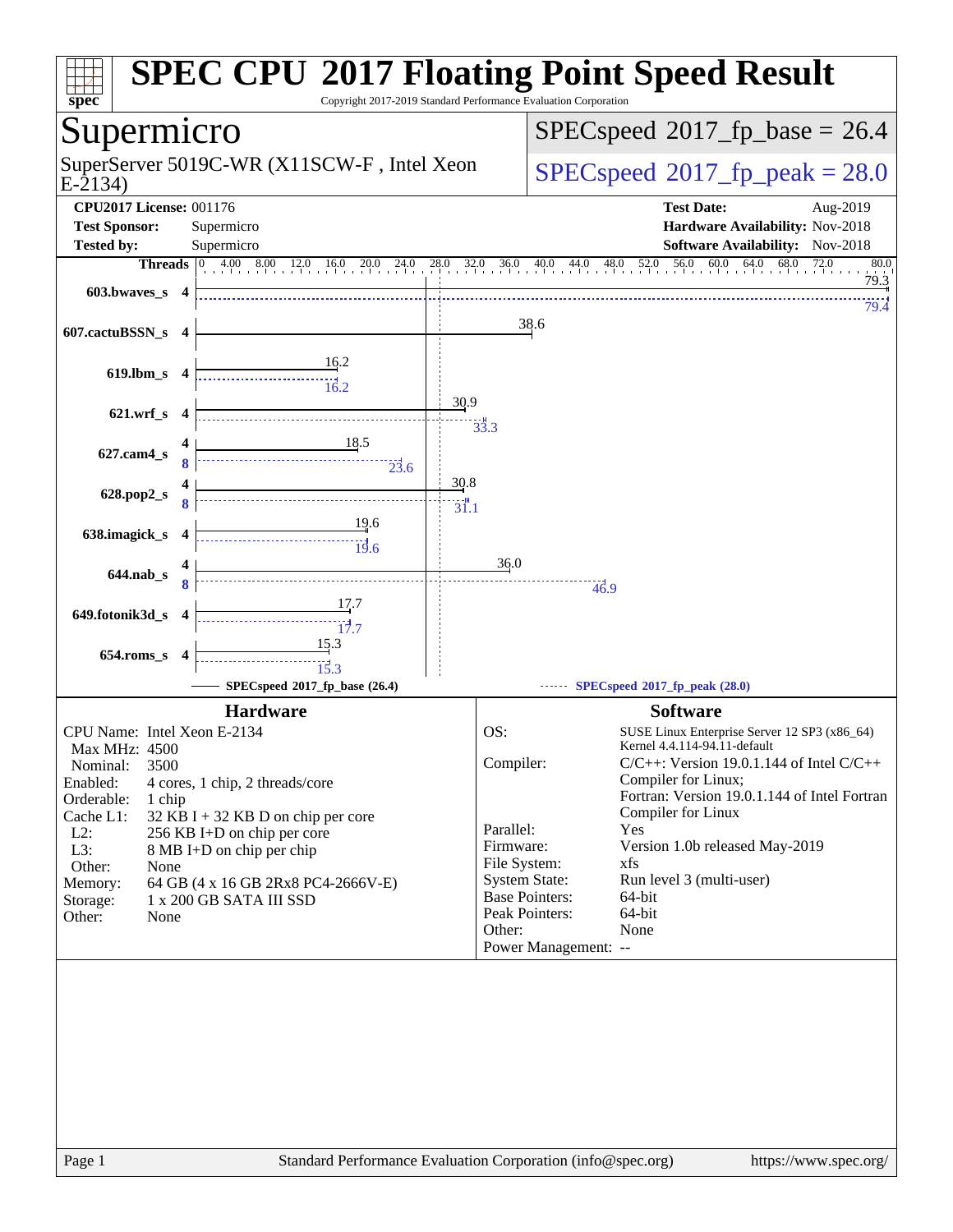

Copyright 2017-2019 Standard Performance Evaluation Corporation

## Supermicro

E-2134) SuperServer 5019C-WR (X11SCW-F, Intel Xeon  $SPEC speed^{\circ}2017$  fp\_peak = 28.0

 $SPECspeed*2017_fp\_base = 26.4$  $SPECspeed*2017_fp\_base = 26.4$ 

**[CPU2017 License:](http://www.spec.org/auto/cpu2017/Docs/result-fields.html#CPU2017License)** 001176 **[Test Date:](http://www.spec.org/auto/cpu2017/Docs/result-fields.html#TestDate)** Aug-2019 **[Test Sponsor:](http://www.spec.org/auto/cpu2017/Docs/result-fields.html#TestSponsor)** Supermicro **[Hardware Availability:](http://www.spec.org/auto/cpu2017/Docs/result-fields.html#HardwareAvailability)** Nov-2018 **[Tested by:](http://www.spec.org/auto/cpu2017/Docs/result-fields.html#Testedby)** Supermicro [Software Availability:](http://www.spec.org/auto/cpu2017/Docs/result-fields.html#SoftwareAvailability) Nov-2018

#### **[Results Table](http://www.spec.org/auto/cpu2017/Docs/result-fields.html#ResultsTable)**

|                  | <b>Base</b>                       |                |             |                |       |                |       | <b>Peak</b>    |                |              |                |              |                |              |
|------------------|-----------------------------------|----------------|-------------|----------------|-------|----------------|-------|----------------|----------------|--------------|----------------|--------------|----------------|--------------|
| <b>Benchmark</b> | <b>Threads</b>                    | <b>Seconds</b> | Ratio       | <b>Seconds</b> | Ratio | <b>Seconds</b> | Ratio | <b>Threads</b> | <b>Seconds</b> | <b>Ratio</b> | <b>Seconds</b> | <b>Ratio</b> | <b>Seconds</b> | <b>Ratio</b> |
| $603.bwaves$ s   | 4                                 | 743            | 79.4        | 744            | 79.3  | 744            | 79.3  |                | 742            | 79.5         | 743            | 79.4         | 743            | 79.4         |
| 607.cactuBSSN s  | $\overline{4}$                    | 433            | 38.5        | 432            | 38.6  | 432            | 38.6  | 4              | 433            | 38.5         | 432            | 38.6         | 432            | 38.6         |
| $619$ .lbm s     | 4                                 | 324            | 16.2        | 323            | 16.2  | 323            | 16.2  | 4              | 324            | 16.2         | 324            | 16.2         | 324            | 16.2         |
| $621$ .wrf s     | 4                                 | 428            | 30.9        | 429            | 30.9  | 430            | 30.8  | 4              | 398            | 33.3         | 400            | 33.0         | 398            | 33.3         |
| $627$ .cam $4_s$ | 4                                 | 478            | 18.5        | 479            | 18.5  | 478            | 18.6  | 8              | 376            | 23.6         | 376            | 23.5         | 376            | 23.6         |
| $628.pop2_s$     | 4                                 | 386            | 30.8        | 388            | 30.6  | 386            | 30.8  | 8              | 384            | 31.0         | 379            | 31.3         | 382            | 31.1         |
| 638.imagick_s    | 4                                 | 734            | 19.7        | 735            | 19.6  | 739            | 19.5  | 4              | 735            | 19.6         | 735            | 19.6         | 734            | 19.7         |
| $644$ .nab s     | 4                                 | 485            | <b>36.0</b> | 486            | 36.0  | 485            | 36.0  | 8              | 372            | 47.0         | 372            | 46.9         | 372            | 46.9         |
| 649.fotonik3d s  | 4                                 | 515            | 7.7         | 516            | 17.7  | 516            | 17.7  | 4              | 516            | 17.7         | 516            | 17.7         | 517            | 17.6         |
| $654$ .roms s    | 4                                 | 1029           | 15.3        | 1030           | 15.3  | 1034           | 15.2  | 4              | 1029           | 15.3         | 1028           | 15.3         | 1029           | 15.3         |
|                  | $SPECspeed^{\circ}2017$ fp base = |                | 26.4        |                |       |                |       |                |                |              |                |              |                |              |

**[SPECspeed](http://www.spec.org/auto/cpu2017/Docs/result-fields.html#SPECspeed2017fppeak)[2017\\_fp\\_peak =](http://www.spec.org/auto/cpu2017/Docs/result-fields.html#SPECspeed2017fppeak) 28.0**

Results appear in the [order in which they were run.](http://www.spec.org/auto/cpu2017/Docs/result-fields.html#RunOrder) Bold underlined text [indicates a median measurement.](http://www.spec.org/auto/cpu2017/Docs/result-fields.html#Median)

#### **[Operating System Notes](http://www.spec.org/auto/cpu2017/Docs/result-fields.html#OperatingSystemNotes)**

Stack size set to unlimited using "ulimit -s unlimited"

#### **[General Notes](http://www.spec.org/auto/cpu2017/Docs/result-fields.html#GeneralNotes)**

Environment variables set by runcpu before the start of the run: KMP\_AFFINITY = "granularity=fine,compact,1,0" LD LIBRARY PATH = "/home/cpu2017/lib/intel64" OMP\_STACKSIZE = "192M"

 Binaries compiled on a system with 1x Intel Core i9-7900X CPU + 32GB RAM memory using Redhat Enterprise Linux 7.5 Transparent Huge Pages enabled by default Prior to runcpu invocation Filesystem page cache synced and cleared with: sync; echo 3> /proc/sys/vm/drop\_caches

 Yes: The test sponsor attests, as of date of publication, that CVE-2017-5754 (Meltdown) is mitigated in the system as tested and documented. Yes: The test sponsor attests, as of date of publication, that CVE-2017-5753 (Spectre variant 1) is mitigated in the system as tested and documented. Yes: The test sponsor attests, as of date of publication, that CVE-2017-5715 (Spectre variant 2) is mitigated in the system as tested and documented.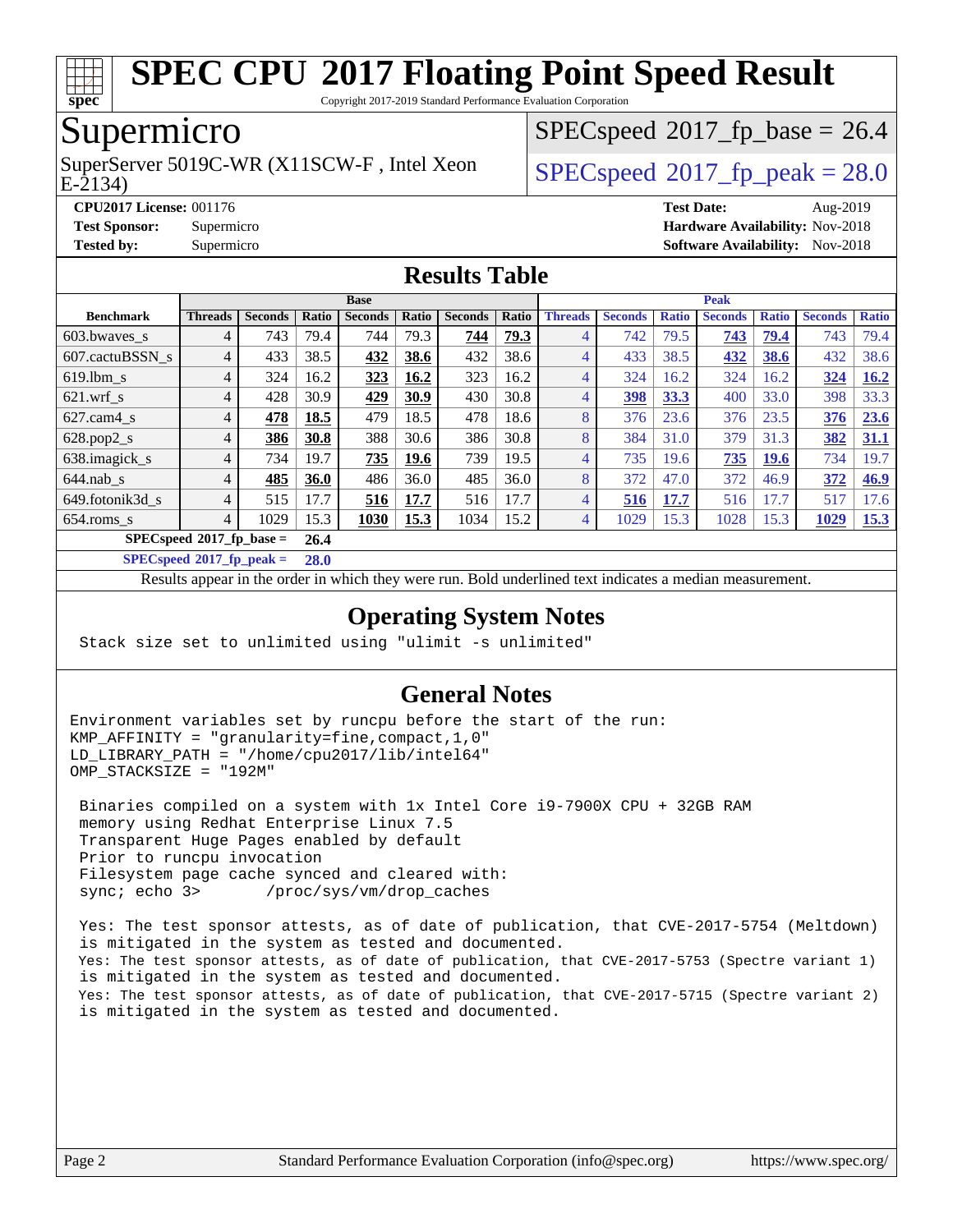

Copyright 2017-2019 Standard Performance Evaluation Corporation

### Supermicro

E-2134) SuperServer 5019C-WR (X11SCW-F, Intel Xeon  $SPEC speed^{\circ}2017$  fp\_peak = 28.0

 $SPECspeed*2017_fp\_base = 26.4$  $SPECspeed*2017_fp\_base = 26.4$ 

**[CPU2017 License:](http://www.spec.org/auto/cpu2017/Docs/result-fields.html#CPU2017License)** 001176 **[Test Date:](http://www.spec.org/auto/cpu2017/Docs/result-fields.html#TestDate)** Aug-2019 **[Test Sponsor:](http://www.spec.org/auto/cpu2017/Docs/result-fields.html#TestSponsor)** Supermicro **[Hardware Availability:](http://www.spec.org/auto/cpu2017/Docs/result-fields.html#HardwareAvailability)** Nov-2018 **[Tested by:](http://www.spec.org/auto/cpu2017/Docs/result-fields.html#Testedby)** Supermicro **Supermicro [Software Availability:](http://www.spec.org/auto/cpu2017/Docs/result-fields.html#SoftwareAvailability)** Nov-2018

#### **[Platform Notes](http://www.spec.org/auto/cpu2017/Docs/result-fields.html#PlatformNotes)**

Page 3 Standard Performance Evaluation Corporation [\(info@spec.org\)](mailto:info@spec.org) <https://www.spec.org/> Sysinfo program /home/cpu2017/bin/sysinfo Rev: r5974 of 2018-05-19 9bcde8f2999c33d61f64985e45859ea9 running on linux-65nv Tue Aug 13 18:22:22 2019 SUT (System Under Test) info as seen by some common utilities. For more information on this section, see <https://www.spec.org/cpu2017/Docs/config.html#sysinfo> From /proc/cpuinfo model name : Intel(R) Xeon(R) E-2134 CPU @ 3.50GHz 1 "physical id"s (chips) 8 "processors" cores, siblings (Caution: counting these is hw and system dependent. The following excerpts from /proc/cpuinfo might not be reliable. Use with caution.) cpu cores : 4 siblings : 8 physical 0: cores 0 1 2 3 From lscpu: Architecture: x86\_64 CPU op-mode(s): 32-bit, 64-bit Byte Order: Little Endian  $CPU(s): 8$  On-line CPU(s) list: 0-7 Thread(s) per core: 2 Core(s) per socket: 4 Socket(s): 1 NUMA node(s): 1 Vendor ID: GenuineIntel CPU family: 6 Model: 158<br>Model name: 1158  $Intel(R)$  Xeon(R) E-2134 CPU @ 3.50GHz Stepping: 10 CPU MHz: 4342.968 CPU max MHz: 4500.0000 CPU min MHz: 800.0000 BogoMIPS: 7007.99 Virtualization: VT-x L1d cache: 32K L1i cache: 32K L2 cache: 256K L3 cache: 8192K NUMA node0 CPU(s): 0-7 Flags: fpu vme de pse tsc msr pae mce cx8 apic sep mtrr pge mca cmov pat pse36 clflush dts acpi mmx fxsr sse sse2 ss ht tm pbe syscall nx pdpe1gb rdtscp lm constant\_tsc art arch\_perfmon pebs bts rep\_good nopl xtopology nonstop\_tsc aperfmperf eagerfpu pni pclmulqdq dtes64 monitor ds\_cpl vmx smx est tm2 ssse3 sdbg **(Continued on next page)**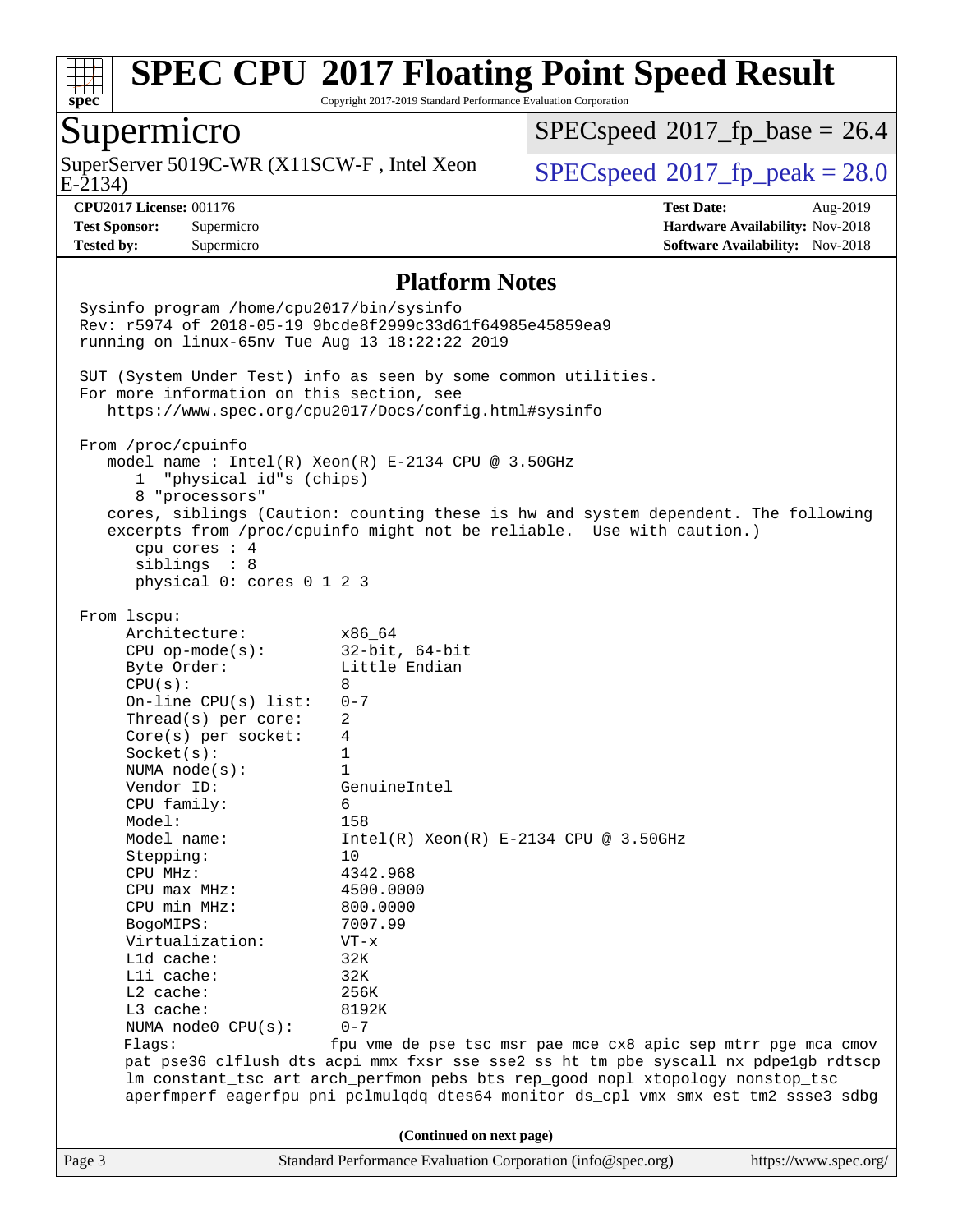

Copyright 2017-2019 Standard Performance Evaluation Corporation

#### Supermicro

E-2134) SuperServer 5019C-WR (X11SCW-F, Intel Xeon  $SPEC speed^{\circ}2017$  fp\_peak = 28.0

 $SPECspeed*2017_fp\_base = 26.4$  $SPECspeed*2017_fp\_base = 26.4$ 

**[Tested by:](http://www.spec.org/auto/cpu2017/Docs/result-fields.html#Testedby)** Supermicro **Supermicro [Software Availability:](http://www.spec.org/auto/cpu2017/Docs/result-fields.html#SoftwareAvailability)** Nov-2018

**[CPU2017 License:](http://www.spec.org/auto/cpu2017/Docs/result-fields.html#CPU2017License)** 001176 **[Test Date:](http://www.spec.org/auto/cpu2017/Docs/result-fields.html#TestDate)** Aug-2019 **[Test Sponsor:](http://www.spec.org/auto/cpu2017/Docs/result-fields.html#TestSponsor)** Supermicro **[Hardware Availability:](http://www.spec.org/auto/cpu2017/Docs/result-fields.html#HardwareAvailability)** Nov-2018

#### **[Platform Notes \(Continued\)](http://www.spec.org/auto/cpu2017/Docs/result-fields.html#PlatformNotes)**

 fma cx16 xtpr pdcm pcid sse4\_1 sse4\_2 x2apic movbe popcnt tsc\_deadline\_timer aes xsave avx f16c rdrand lahf\_lm abm 3dnowprefetch ida arat epb invpcid\_single pln pts dtherm hwp hwp\_notify hwp\_act\_window hwp\_epp intel\_pt rsb\_ctxsw spec\_ctrl retpoline kaiser tpr\_shadow vnmi flexpriority ept vpid fsgsbase tsc\_adjust bmi1 hle avx2 smep bmi2 erms invpcid rtm mpx rdseed adx smap clflushopt xsaveopt xsavec xgetbv1 /proc/cpuinfo cache data cache size : 8192 KB From numactl --hardware WARNING: a numactl 'node' might or might not correspond to a physical chip. available: 1 nodes (0) node 0 cpus: 0 1 2 3 4 5 6 7 node 0 size: 64333 MB node 0 free: 42093 MB node distances: node 0 0: 10 From /proc/meminfo MemTotal: 65877324 kB HugePages\_Total: 0 Hugepagesize: 2048 kB From /etc/\*release\* /etc/\*version\* SuSE-release: SUSE Linux Enterprise Server 12 (x86\_64) VERSION = 12 PATCHLEVEL = 3 # This file is deprecated and will be removed in a future service pack or release. # Please check /etc/os-release for details about this release. os-release: NAME="SLES" VERSION="12-SP3" VERSION\_ID="12.3" PRETTY\_NAME="SUSE Linux Enterprise Server 12 SP3" ID="sles" ANSI\_COLOR="0;32" CPE\_NAME="cpe:/o:suse:sles:12:sp3" uname -a: Linux linux-65nv 4.4.114-94.11-default #1 SMP Thu Feb 1 19:28:26 UTC 2018 (4309ff9) x86\_64 x86\_64 x86\_64 GNU/Linux Kernel self-reported vulnerability status: CVE-2017-5754 (Meltdown): Mitigation: PTI **(Continued on next page)**

Page 4 Standard Performance Evaluation Corporation [\(info@spec.org\)](mailto:info@spec.org) <https://www.spec.org/>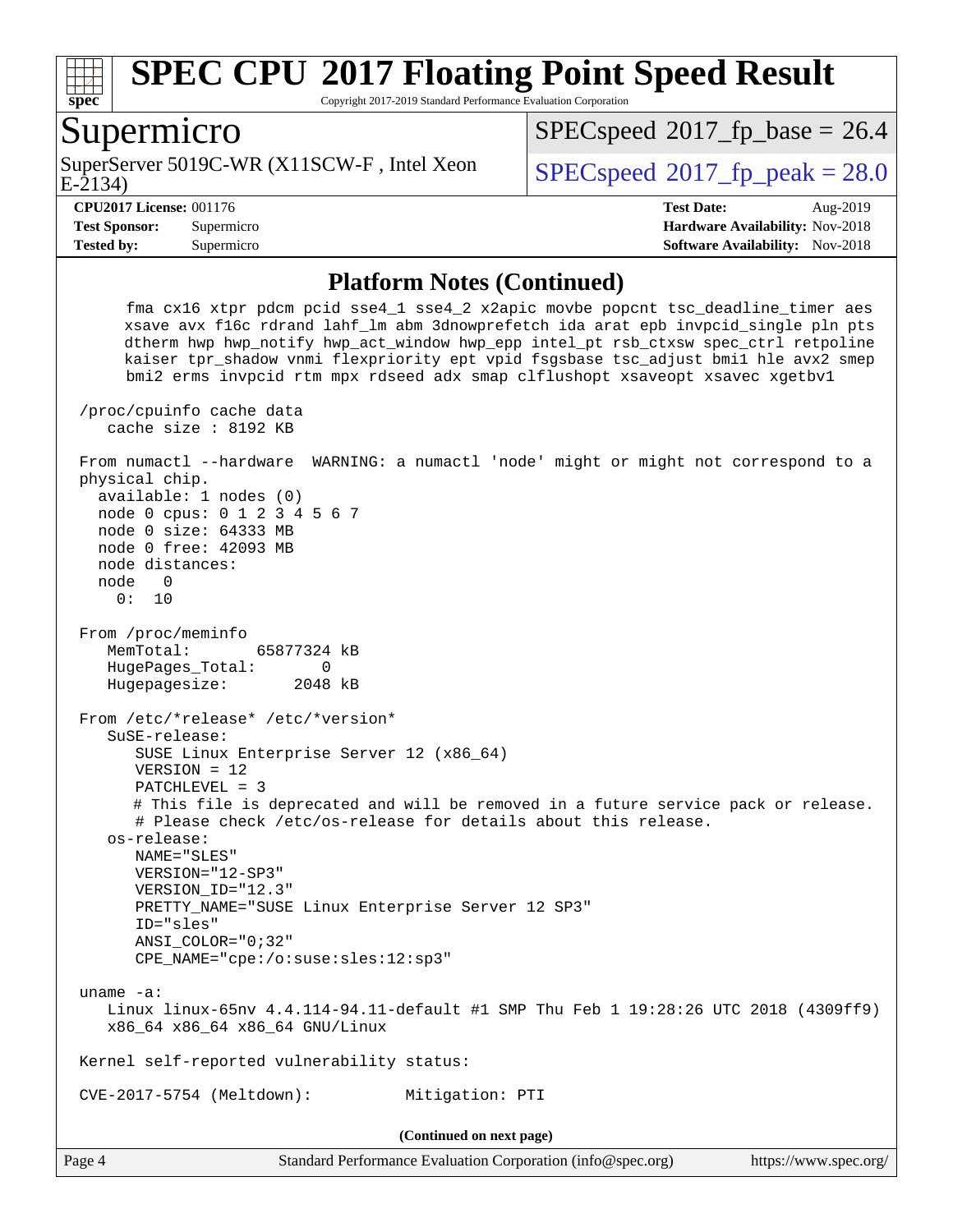

Copyright 2017-2019 Standard Performance Evaluation Corporation

#### Supermicro

SuperServer 5019C-WR (X11SCW-F, Intel Xeon E-2134)

 $SPECspeed*2017_fp\_base = 26.4$  $SPECspeed*2017_fp\_base = 26.4$ 

 $SPECspeed*2017_f p\_peak = 28.0$  $SPECspeed*2017_f p\_peak = 28.0$ 

**[Tested by:](http://www.spec.org/auto/cpu2017/Docs/result-fields.html#Testedby)** Supermicro **Supermicro [Software Availability:](http://www.spec.org/auto/cpu2017/Docs/result-fields.html#SoftwareAvailability)** Nov-2018

**[CPU2017 License:](http://www.spec.org/auto/cpu2017/Docs/result-fields.html#CPU2017License)** 001176 **[Test Date:](http://www.spec.org/auto/cpu2017/Docs/result-fields.html#TestDate)** Aug-2019 **[Test Sponsor:](http://www.spec.org/auto/cpu2017/Docs/result-fields.html#TestSponsor)** Supermicro **[Hardware Availability:](http://www.spec.org/auto/cpu2017/Docs/result-fields.html#HardwareAvailability)** Nov-2018

#### **[Platform Notes \(Continued\)](http://www.spec.org/auto/cpu2017/Docs/result-fields.html#PlatformNotes)**

 CVE-2017-5753 (Spectre variant 1): Mitigation: Barriers CVE-2017-5715 (Spectre variant 2): Mitigation: IBRS+IBPB

run-level 3 Aug 12 17:53

 SPEC is set to: /home/cpu2017 Filesystem Type Size Used Avail Use% Mounted on /dev/sda3 xfs 145G 33G 112G 23% /home

 Additional information from dmidecode follows. WARNING: Use caution when you interpret this section. The 'dmidecode' program reads system data which is "intended to allow hardware to be accurately determined", but the intent may not be met, as there are frequent changes to hardware, firmware, and the "DMTF SMBIOS" standard.

 BIOS American Megatrends Inc. 1.0b 05/16/2019 Memory: 4x Micron 18ADF2G72AZ-2G6H1R 16 GB 2 rank 2667

(End of data from sysinfo program)

#### **[Compiler Version Notes](http://www.spec.org/auto/cpu2017/Docs/result-fields.html#CompilerVersionNotes)**

| C                        | 619.1bm s(base, peak) 638.imagick s(base, peak)<br>$644.nab_s(base, peak)$                                                                                                                                                                                                                                                                                                                                                                                                                                                                                         |                       |  |  |  |  |
|--------------------------|--------------------------------------------------------------------------------------------------------------------------------------------------------------------------------------------------------------------------------------------------------------------------------------------------------------------------------------------------------------------------------------------------------------------------------------------------------------------------------------------------------------------------------------------------------------------|-----------------------|--|--|--|--|
|                          | Intel(R) C Intel(R) 64 Compiler for applications running on Intel(R) 64,<br>Version 19.0.1.144 Build 20181018<br>Copyright (C) 1985-2018 Intel Corporation. All rights reserved.                                                                                                                                                                                                                                                                                                                                                                                   |                       |  |  |  |  |
|                          | C++, C, Fortran   607.cactuBSSN_s(base, peak)                                                                                                                                                                                                                                                                                                                                                                                                                                                                                                                      |                       |  |  |  |  |
|                          | Intel(R) $C++$ Intel(R) 64 Compiler for applications running on Intel(R) 64,<br>Version 19.0.1.144 Build 20181018<br>Copyright (C) 1985-2018 Intel Corporation. All rights reserved.<br>Intel(R) C Intel(R) 64 Compiler for applications running on Intel(R) 64,<br>Version 19.0.1.144 Build 20181018<br>Copyright (C) 1985-2018 Intel Corporation. All rights reserved.<br>Intel(R) Fortran Intel(R) 64 Compiler for applications running on Intel(R)<br>64, Version 19.0.1.144 Build 20181018<br>Copyright (C) 1985-2018 Intel Corporation. All rights reserved. |                       |  |  |  |  |
| Fortran                  | 603.bwaves s(base, peak) 649.fotonik3d s(base, peak)                                                                                                                                                                                                                                                                                                                                                                                                                                                                                                               |                       |  |  |  |  |
| (Continued on next page) |                                                                                                                                                                                                                                                                                                                                                                                                                                                                                                                                                                    |                       |  |  |  |  |
| Page 5                   | Standard Performance Evaluation Corporation (info@spec.org)                                                                                                                                                                                                                                                                                                                                                                                                                                                                                                        | https://www.spec.org/ |  |  |  |  |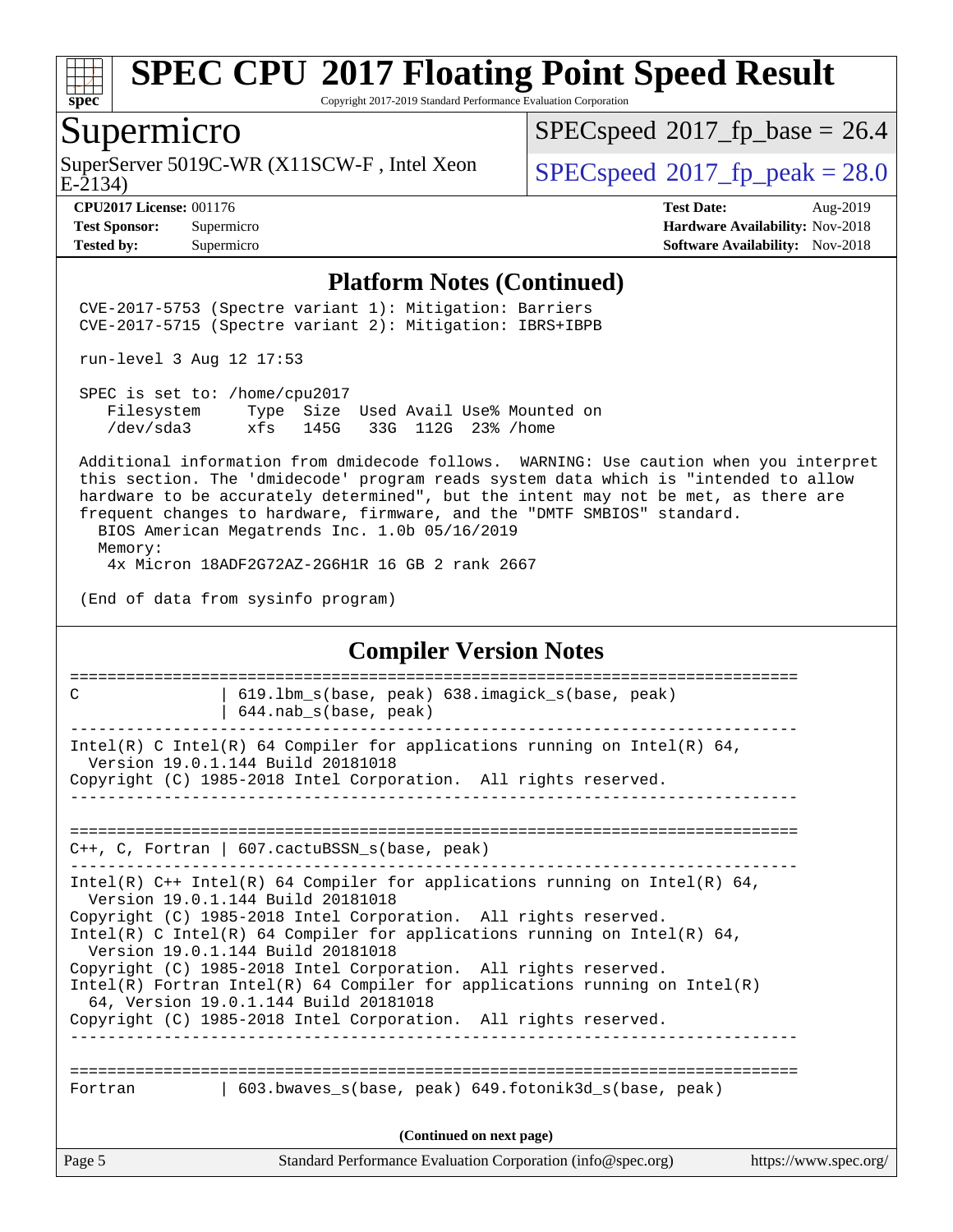

Copyright 2017-2019 Standard Performance Evaluation Corporation

### Supermicro

E-2134) SuperServer 5019C-WR (X11SCW-F, Intel Xeon  $SPEC speed^{\circ}2017$  fp\_peak = 28.0

 $SPECspeed*2017_fp\_base = 26.4$  $SPECspeed*2017_fp\_base = 26.4$ 

**[CPU2017 License:](http://www.spec.org/auto/cpu2017/Docs/result-fields.html#CPU2017License)** 001176 **[Test Date:](http://www.spec.org/auto/cpu2017/Docs/result-fields.html#TestDate)** Aug-2019 **[Test Sponsor:](http://www.spec.org/auto/cpu2017/Docs/result-fields.html#TestSponsor)** Supermicro **[Hardware Availability:](http://www.spec.org/auto/cpu2017/Docs/result-fields.html#HardwareAvailability)** Nov-2018 **[Tested by:](http://www.spec.org/auto/cpu2017/Docs/result-fields.html#Testedby)** Supermicro **[Software Availability:](http://www.spec.org/auto/cpu2017/Docs/result-fields.html#SoftwareAvailability)** Nov-2018

#### **[Compiler Version Notes \(Continued\)](http://www.spec.org/auto/cpu2017/Docs/result-fields.html#CompilerVersionNotes)**

| 654.roms\_s(base, peak)

------------------------------------------------------------------------------ Intel(R) Fortran Intel(R) 64 Compiler for applications running on Intel(R) 64, Version 19.0.1.144 Build 20181018 Copyright (C) 1985-2018 Intel Corporation. All rights reserved. ------------------------------------------------------------------------------ ============================================================================== Fortran, C | 621.wrf\_s(base, peak) 627.cam4\_s(base, peak)

| 628.pop2\_s(base, peak)

------------------------------------------------------------------------------ Intel(R) Fortran Intel(R) 64 Compiler for applications running on Intel(R) 64, Version 19.0.1.144 Build 20181018 Copyright (C) 1985-2018 Intel Corporation. All rights reserved. Intel(R) C Intel(R) 64 Compiler for applications running on Intel(R) 64, Version 19.0.1.144 Build 20181018 Copyright (C) 1985-2018 Intel Corporation. All rights reserved.

------------------------------------------------------------------------------

# **[Base Compiler Invocation](http://www.spec.org/auto/cpu2017/Docs/result-fields.html#BaseCompilerInvocation)**

[C benchmarks](http://www.spec.org/auto/cpu2017/Docs/result-fields.html#Cbenchmarks): [icc -m64 -std=c11](http://www.spec.org/cpu2017/results/res2019q3/cpu2017-20190819-17135.flags.html#user_CCbase_intel_icc_64bit_c11_33ee0cdaae7deeeab2a9725423ba97205ce30f63b9926c2519791662299b76a0318f32ddfffdc46587804de3178b4f9328c46fa7c2b0cd779d7a61945c91cd35)

[Fortran benchmarks](http://www.spec.org/auto/cpu2017/Docs/result-fields.html#Fortranbenchmarks): [ifort -m64](http://www.spec.org/cpu2017/results/res2019q3/cpu2017-20190819-17135.flags.html#user_FCbase_intel_ifort_64bit_24f2bb282fbaeffd6157abe4f878425411749daecae9a33200eee2bee2fe76f3b89351d69a8130dd5949958ce389cf37ff59a95e7a40d588e8d3a57e0c3fd751)

[Benchmarks using both Fortran and C](http://www.spec.org/auto/cpu2017/Docs/result-fields.html#BenchmarksusingbothFortranandC): [ifort -m64](http://www.spec.org/cpu2017/results/res2019q3/cpu2017-20190819-17135.flags.html#user_CC_FCbase_intel_ifort_64bit_24f2bb282fbaeffd6157abe4f878425411749daecae9a33200eee2bee2fe76f3b89351d69a8130dd5949958ce389cf37ff59a95e7a40d588e8d3a57e0c3fd751) [icc -m64 -std=c11](http://www.spec.org/cpu2017/results/res2019q3/cpu2017-20190819-17135.flags.html#user_CC_FCbase_intel_icc_64bit_c11_33ee0cdaae7deeeab2a9725423ba97205ce30f63b9926c2519791662299b76a0318f32ddfffdc46587804de3178b4f9328c46fa7c2b0cd779d7a61945c91cd35)

[Benchmarks using Fortran, C, and C++:](http://www.spec.org/auto/cpu2017/Docs/result-fields.html#BenchmarksusingFortranCandCXX) [icpc -m64](http://www.spec.org/cpu2017/results/res2019q3/cpu2017-20190819-17135.flags.html#user_CC_CXX_FCbase_intel_icpc_64bit_4ecb2543ae3f1412ef961e0650ca070fec7b7afdcd6ed48761b84423119d1bf6bdf5cad15b44d48e7256388bc77273b966e5eb805aefd121eb22e9299b2ec9d9) [icc -m64 -std=c11](http://www.spec.org/cpu2017/results/res2019q3/cpu2017-20190819-17135.flags.html#user_CC_CXX_FCbase_intel_icc_64bit_c11_33ee0cdaae7deeeab2a9725423ba97205ce30f63b9926c2519791662299b76a0318f32ddfffdc46587804de3178b4f9328c46fa7c2b0cd779d7a61945c91cd35) [ifort -m64](http://www.spec.org/cpu2017/results/res2019q3/cpu2017-20190819-17135.flags.html#user_CC_CXX_FCbase_intel_ifort_64bit_24f2bb282fbaeffd6157abe4f878425411749daecae9a33200eee2bee2fe76f3b89351d69a8130dd5949958ce389cf37ff59a95e7a40d588e8d3a57e0c3fd751)

## **[Base Portability Flags](http://www.spec.org/auto/cpu2017/Docs/result-fields.html#BasePortabilityFlags)**

 603.bwaves\_s: [-DSPEC\\_LP64](http://www.spec.org/cpu2017/results/res2019q3/cpu2017-20190819-17135.flags.html#suite_basePORTABILITY603_bwaves_s_DSPEC_LP64) 607.cactuBSSN\_s: [-DSPEC\\_LP64](http://www.spec.org/cpu2017/results/res2019q3/cpu2017-20190819-17135.flags.html#suite_basePORTABILITY607_cactuBSSN_s_DSPEC_LP64) 619.lbm\_s: [-DSPEC\\_LP64](http://www.spec.org/cpu2017/results/res2019q3/cpu2017-20190819-17135.flags.html#suite_basePORTABILITY619_lbm_s_DSPEC_LP64) 621.wrf\_s: [-DSPEC\\_LP64](http://www.spec.org/cpu2017/results/res2019q3/cpu2017-20190819-17135.flags.html#suite_basePORTABILITY621_wrf_s_DSPEC_LP64) [-DSPEC\\_CASE\\_FLAG](http://www.spec.org/cpu2017/results/res2019q3/cpu2017-20190819-17135.flags.html#b621.wrf_s_baseCPORTABILITY_DSPEC_CASE_FLAG) [-convert big\\_endian](http://www.spec.org/cpu2017/results/res2019q3/cpu2017-20190819-17135.flags.html#user_baseFPORTABILITY621_wrf_s_convert_big_endian_c3194028bc08c63ac5d04de18c48ce6d347e4e562e8892b8bdbdc0214820426deb8554edfa529a3fb25a586e65a3d812c835984020483e7e73212c4d31a38223) 627.cam4\_s: [-DSPEC\\_LP64](http://www.spec.org/cpu2017/results/res2019q3/cpu2017-20190819-17135.flags.html#suite_basePORTABILITY627_cam4_s_DSPEC_LP64) [-DSPEC\\_CASE\\_FLAG](http://www.spec.org/cpu2017/results/res2019q3/cpu2017-20190819-17135.flags.html#b627.cam4_s_baseCPORTABILITY_DSPEC_CASE_FLAG) 628.pop2\_s: [-DSPEC\\_LP64](http://www.spec.org/cpu2017/results/res2019q3/cpu2017-20190819-17135.flags.html#suite_basePORTABILITY628_pop2_s_DSPEC_LP64) [-DSPEC\\_CASE\\_FLAG](http://www.spec.org/cpu2017/results/res2019q3/cpu2017-20190819-17135.flags.html#b628.pop2_s_baseCPORTABILITY_DSPEC_CASE_FLAG) [-convert big\\_endian](http://www.spec.org/cpu2017/results/res2019q3/cpu2017-20190819-17135.flags.html#user_baseFPORTABILITY628_pop2_s_convert_big_endian_c3194028bc08c63ac5d04de18c48ce6d347e4e562e8892b8bdbdc0214820426deb8554edfa529a3fb25a586e65a3d812c835984020483e7e73212c4d31a38223) [-assume byterecl](http://www.spec.org/cpu2017/results/res2019q3/cpu2017-20190819-17135.flags.html#user_baseFPORTABILITY628_pop2_s_assume_byterecl_7e47d18b9513cf18525430bbf0f2177aa9bf368bc7a059c09b2c06a34b53bd3447c950d3f8d6c70e3faf3a05c8557d66a5798b567902e8849adc142926523472) 638.imagick\_s: [-DSPEC\\_LP64](http://www.spec.org/cpu2017/results/res2019q3/cpu2017-20190819-17135.flags.html#suite_basePORTABILITY638_imagick_s_DSPEC_LP64)

**(Continued on next page)**

Page 6 Standard Performance Evaluation Corporation [\(info@spec.org\)](mailto:info@spec.org) <https://www.spec.org/>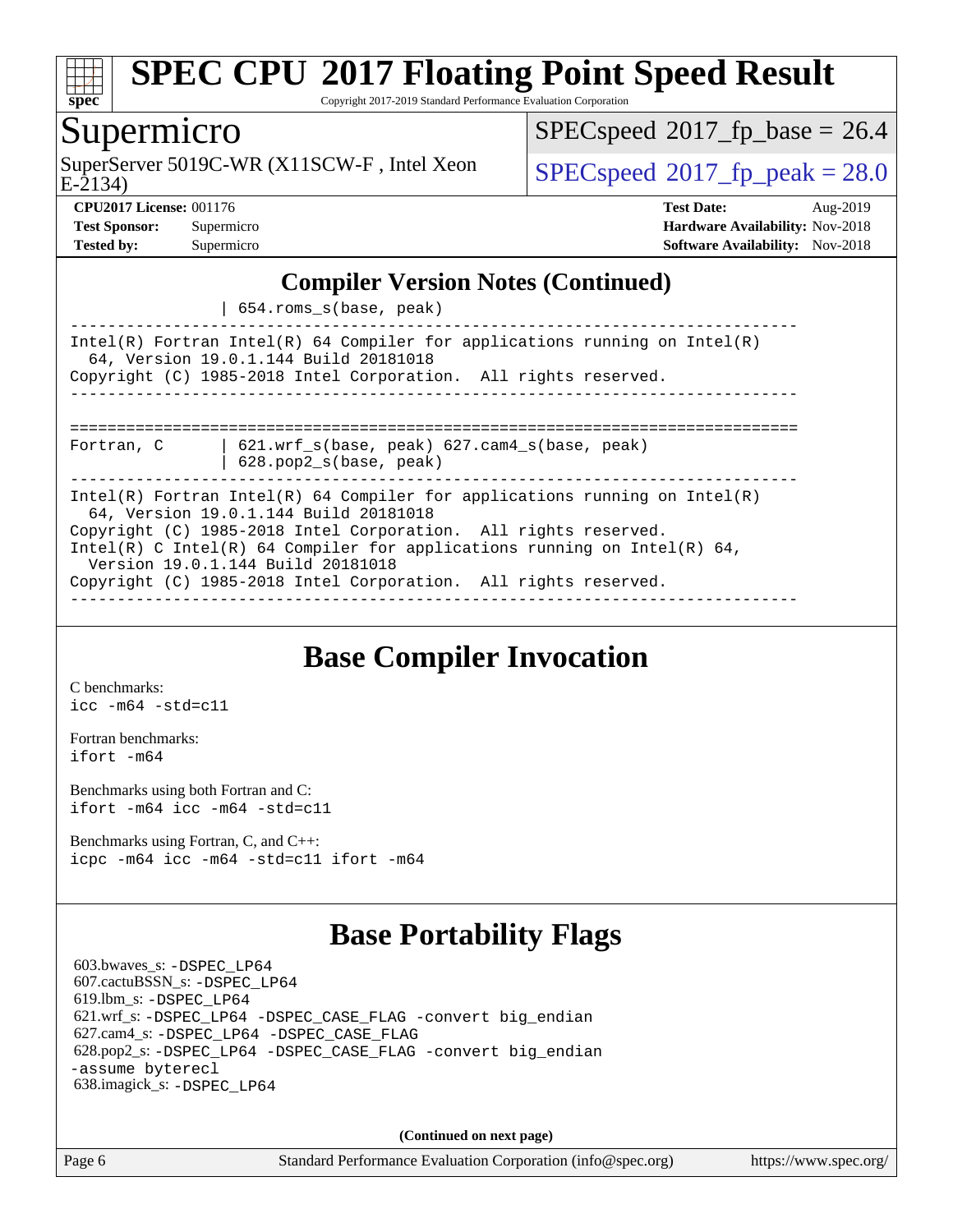

Copyright 2017-2019 Standard Performance Evaluation Corporation

### Supermicro

E-2134) SuperServer 5019C-WR (X11SCW-F, Intel Xeon  $SPEC speed^{\circ}2017$  fp\_peak = 28.0

 $SPECspeed*2017_fp\_base = 26.4$  $SPECspeed*2017_fp\_base = 26.4$ 

**[CPU2017 License:](http://www.spec.org/auto/cpu2017/Docs/result-fields.html#CPU2017License)** 001176 **[Test Date:](http://www.spec.org/auto/cpu2017/Docs/result-fields.html#TestDate)** Aug-2019 **[Test Sponsor:](http://www.spec.org/auto/cpu2017/Docs/result-fields.html#TestSponsor)** Supermicro **[Hardware Availability:](http://www.spec.org/auto/cpu2017/Docs/result-fields.html#HardwareAvailability)** Nov-2018 **[Tested by:](http://www.spec.org/auto/cpu2017/Docs/result-fields.html#Testedby)** Supermicro **Supermicro [Software Availability:](http://www.spec.org/auto/cpu2017/Docs/result-fields.html#SoftwareAvailability)** Nov-2018

# **[Base Portability Flags \(Continued\)](http://www.spec.org/auto/cpu2017/Docs/result-fields.html#BasePortabilityFlags)**

 644.nab\_s: [-DSPEC\\_LP64](http://www.spec.org/cpu2017/results/res2019q3/cpu2017-20190819-17135.flags.html#suite_basePORTABILITY644_nab_s_DSPEC_LP64) 649.fotonik3d\_s: [-DSPEC\\_LP64](http://www.spec.org/cpu2017/results/res2019q3/cpu2017-20190819-17135.flags.html#suite_basePORTABILITY649_fotonik3d_s_DSPEC_LP64) 654.roms\_s: [-DSPEC\\_LP64](http://www.spec.org/cpu2017/results/res2019q3/cpu2017-20190819-17135.flags.html#suite_basePORTABILITY654_roms_s_DSPEC_LP64)

## **[Base Optimization Flags](http://www.spec.org/auto/cpu2017/Docs/result-fields.html#BaseOptimizationFlags)**

[C benchmarks](http://www.spec.org/auto/cpu2017/Docs/result-fields.html#Cbenchmarks):

[-xCORE-AVX2](http://www.spec.org/cpu2017/results/res2019q3/cpu2017-20190819-17135.flags.html#user_CCbase_f-xCORE-AVX2) [-ipo](http://www.spec.org/cpu2017/results/res2019q3/cpu2017-20190819-17135.flags.html#user_CCbase_f-ipo) [-O3](http://www.spec.org/cpu2017/results/res2019q3/cpu2017-20190819-17135.flags.html#user_CCbase_f-O3) [-no-prec-div](http://www.spec.org/cpu2017/results/res2019q3/cpu2017-20190819-17135.flags.html#user_CCbase_f-no-prec-div) [-qopt-prefetch](http://www.spec.org/cpu2017/results/res2019q3/cpu2017-20190819-17135.flags.html#user_CCbase_f-qopt-prefetch) [-ffinite-math-only](http://www.spec.org/cpu2017/results/res2019q3/cpu2017-20190819-17135.flags.html#user_CCbase_f_finite_math_only_cb91587bd2077682c4b38af759c288ed7c732db004271a9512da14a4f8007909a5f1427ecbf1a0fb78ff2a814402c6114ac565ca162485bbcae155b5e4258871) [-qopt-mem-layout-trans=4](http://www.spec.org/cpu2017/results/res2019q3/cpu2017-20190819-17135.flags.html#user_CCbase_f-qopt-mem-layout-trans_fa39e755916c150a61361b7846f310bcdf6f04e385ef281cadf3647acec3f0ae266d1a1d22d972a7087a248fd4e6ca390a3634700869573d231a252c784941a8) [-qopenmp](http://www.spec.org/cpu2017/results/res2019q3/cpu2017-20190819-17135.flags.html#user_CCbase_qopenmp_16be0c44f24f464004c6784a7acb94aca937f053568ce72f94b139a11c7c168634a55f6653758ddd83bcf7b8463e8028bb0b48b77bcddc6b78d5d95bb1df2967) [-DSPEC\\_OPENMP](http://www.spec.org/cpu2017/results/res2019q3/cpu2017-20190819-17135.flags.html#suite_CCbase_DSPEC_OPENMP)

[Fortran benchmarks](http://www.spec.org/auto/cpu2017/Docs/result-fields.html#Fortranbenchmarks):

```
-DSPEC_OPENMP -xCORE-AVX2 -ipo -O3 -no-prec-div -qopt-prefetch
-ffinite-math-only -qopt-mem-layout-trans=4 -qopenmp
-nostandard-realloc-lhs
```
[Benchmarks using both Fortran and C](http://www.spec.org/auto/cpu2017/Docs/result-fields.html#BenchmarksusingbothFortranandC):

```
-xCORE-AVX2 -ipo -O3 -no-prec-div -qopt-prefetch -ffinite-math-only
-qopt-mem-layout-trans=4 -qopenmp -DSPEC_OPENMP
-nostandard-realloc-lhs
```
[Benchmarks using Fortran, C, and C++:](http://www.spec.org/auto/cpu2017/Docs/result-fields.html#BenchmarksusingFortranCandCXX) [-xCORE-AVX2](http://www.spec.org/cpu2017/results/res2019q3/cpu2017-20190819-17135.flags.html#user_CC_CXX_FCbase_f-xCORE-AVX2) [-ipo](http://www.spec.org/cpu2017/results/res2019q3/cpu2017-20190819-17135.flags.html#user_CC_CXX_FCbase_f-ipo) [-O3](http://www.spec.org/cpu2017/results/res2019q3/cpu2017-20190819-17135.flags.html#user_CC_CXX_FCbase_f-O3) [-no-prec-div](http://www.spec.org/cpu2017/results/res2019q3/cpu2017-20190819-17135.flags.html#user_CC_CXX_FCbase_f-no-prec-div) [-qopt-prefetch](http://www.spec.org/cpu2017/results/res2019q3/cpu2017-20190819-17135.flags.html#user_CC_CXX_FCbase_f-qopt-prefetch) [-ffinite-math-only](http://www.spec.org/cpu2017/results/res2019q3/cpu2017-20190819-17135.flags.html#user_CC_CXX_FCbase_f_finite_math_only_cb91587bd2077682c4b38af759c288ed7c732db004271a9512da14a4f8007909a5f1427ecbf1a0fb78ff2a814402c6114ac565ca162485bbcae155b5e4258871) [-qopt-mem-layout-trans=4](http://www.spec.org/cpu2017/results/res2019q3/cpu2017-20190819-17135.flags.html#user_CC_CXX_FCbase_f-qopt-mem-layout-trans_fa39e755916c150a61361b7846f310bcdf6f04e385ef281cadf3647acec3f0ae266d1a1d22d972a7087a248fd4e6ca390a3634700869573d231a252c784941a8) [-qopenmp](http://www.spec.org/cpu2017/results/res2019q3/cpu2017-20190819-17135.flags.html#user_CC_CXX_FCbase_qopenmp_16be0c44f24f464004c6784a7acb94aca937f053568ce72f94b139a11c7c168634a55f6653758ddd83bcf7b8463e8028bb0b48b77bcddc6b78d5d95bb1df2967) [-DSPEC\\_OPENMP](http://www.spec.org/cpu2017/results/res2019q3/cpu2017-20190819-17135.flags.html#suite_CC_CXX_FCbase_DSPEC_OPENMP) [-nostandard-realloc-lhs](http://www.spec.org/cpu2017/results/res2019q3/cpu2017-20190819-17135.flags.html#user_CC_CXX_FCbase_f_2003_std_realloc_82b4557e90729c0f113870c07e44d33d6f5a304b4f63d4c15d2d0f1fab99f5daaed73bdb9275d9ae411527f28b936061aa8b9c8f2d63842963b95c9dd6426b8a)

## **[Peak Compiler Invocation](http://www.spec.org/auto/cpu2017/Docs/result-fields.html#PeakCompilerInvocation)**

[C benchmarks](http://www.spec.org/auto/cpu2017/Docs/result-fields.html#Cbenchmarks): [icc -m64 -std=c11](http://www.spec.org/cpu2017/results/res2019q3/cpu2017-20190819-17135.flags.html#user_CCpeak_intel_icc_64bit_c11_33ee0cdaae7deeeab2a9725423ba97205ce30f63b9926c2519791662299b76a0318f32ddfffdc46587804de3178b4f9328c46fa7c2b0cd779d7a61945c91cd35)

[Fortran benchmarks](http://www.spec.org/auto/cpu2017/Docs/result-fields.html#Fortranbenchmarks): [ifort -m64](http://www.spec.org/cpu2017/results/res2019q3/cpu2017-20190819-17135.flags.html#user_FCpeak_intel_ifort_64bit_24f2bb282fbaeffd6157abe4f878425411749daecae9a33200eee2bee2fe76f3b89351d69a8130dd5949958ce389cf37ff59a95e7a40d588e8d3a57e0c3fd751)

[Benchmarks using both Fortran and C](http://www.spec.org/auto/cpu2017/Docs/result-fields.html#BenchmarksusingbothFortranandC): [ifort -m64](http://www.spec.org/cpu2017/results/res2019q3/cpu2017-20190819-17135.flags.html#user_CC_FCpeak_intel_ifort_64bit_24f2bb282fbaeffd6157abe4f878425411749daecae9a33200eee2bee2fe76f3b89351d69a8130dd5949958ce389cf37ff59a95e7a40d588e8d3a57e0c3fd751) [icc -m64 -std=c11](http://www.spec.org/cpu2017/results/res2019q3/cpu2017-20190819-17135.flags.html#user_CC_FCpeak_intel_icc_64bit_c11_33ee0cdaae7deeeab2a9725423ba97205ce30f63b9926c2519791662299b76a0318f32ddfffdc46587804de3178b4f9328c46fa7c2b0cd779d7a61945c91cd35)

[Benchmarks using Fortran, C, and C++:](http://www.spec.org/auto/cpu2017/Docs/result-fields.html#BenchmarksusingFortranCandCXX) [icpc -m64](http://www.spec.org/cpu2017/results/res2019q3/cpu2017-20190819-17135.flags.html#user_CC_CXX_FCpeak_intel_icpc_64bit_4ecb2543ae3f1412ef961e0650ca070fec7b7afdcd6ed48761b84423119d1bf6bdf5cad15b44d48e7256388bc77273b966e5eb805aefd121eb22e9299b2ec9d9) [icc -m64 -std=c11](http://www.spec.org/cpu2017/results/res2019q3/cpu2017-20190819-17135.flags.html#user_CC_CXX_FCpeak_intel_icc_64bit_c11_33ee0cdaae7deeeab2a9725423ba97205ce30f63b9926c2519791662299b76a0318f32ddfffdc46587804de3178b4f9328c46fa7c2b0cd779d7a61945c91cd35) [ifort -m64](http://www.spec.org/cpu2017/results/res2019q3/cpu2017-20190819-17135.flags.html#user_CC_CXX_FCpeak_intel_ifort_64bit_24f2bb282fbaeffd6157abe4f878425411749daecae9a33200eee2bee2fe76f3b89351d69a8130dd5949958ce389cf37ff59a95e7a40d588e8d3a57e0c3fd751)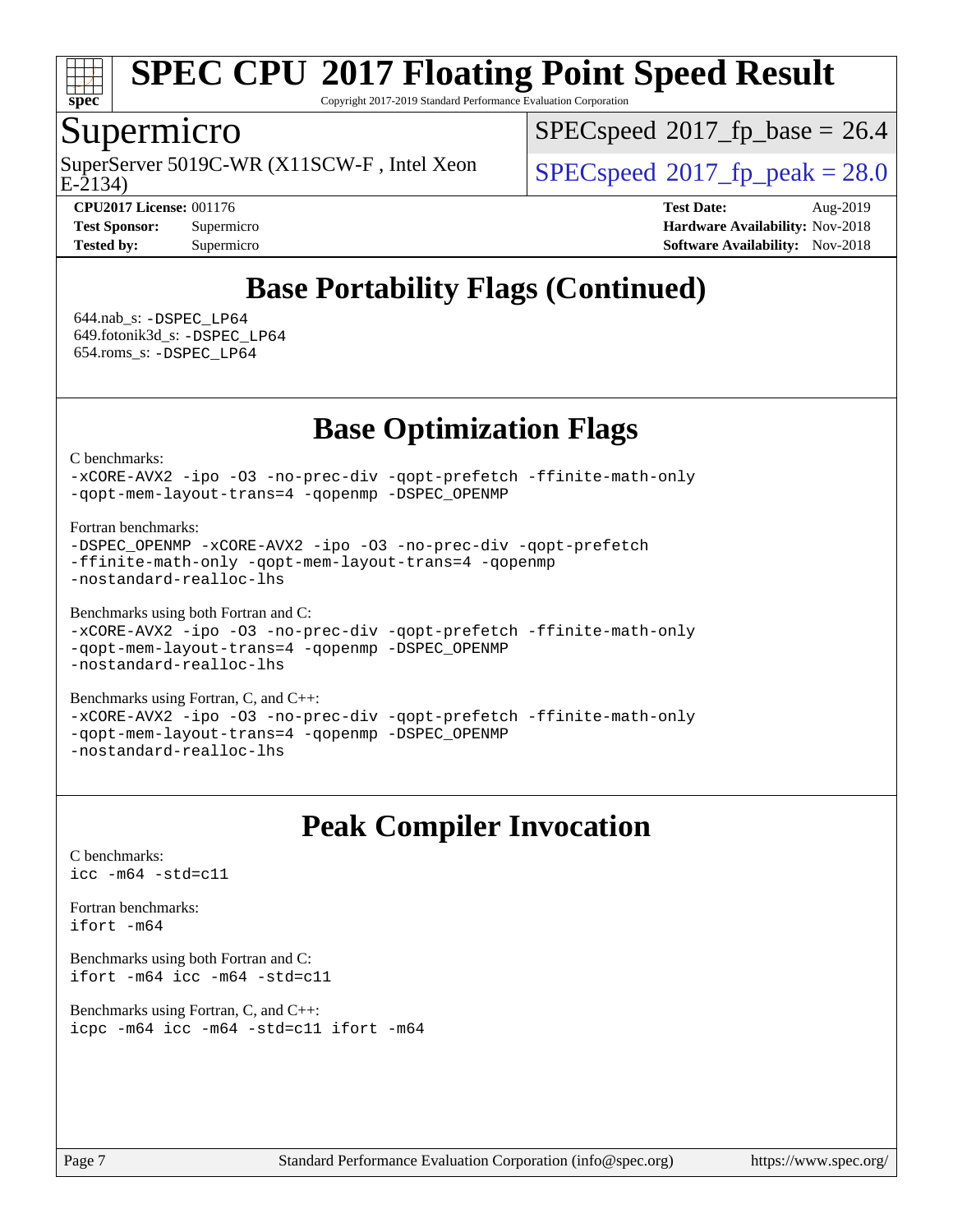

Copyright 2017-2019 Standard Performance Evaluation Corporation

### Supermicro

SuperServer 5019C-WR (X11SCW-F, Intel Xeon  $SPEC speed^{\circ}2017$  fp\_peak = 28.0

 $SPECspeed^{\circledcirc}2017$  $SPECspeed^{\circledcirc}2017$  fp base = 26.4

E-2134)

**[CPU2017 License:](http://www.spec.org/auto/cpu2017/Docs/result-fields.html#CPU2017License)** 001176 **[Test Date:](http://www.spec.org/auto/cpu2017/Docs/result-fields.html#TestDate)** Aug-2019 **[Test Sponsor:](http://www.spec.org/auto/cpu2017/Docs/result-fields.html#TestSponsor)** Supermicro **[Hardware Availability:](http://www.spec.org/auto/cpu2017/Docs/result-fields.html#HardwareAvailability)** Nov-2018 **[Tested by:](http://www.spec.org/auto/cpu2017/Docs/result-fields.html#Testedby)** Supermicro **Supermicro [Software Availability:](http://www.spec.org/auto/cpu2017/Docs/result-fields.html#SoftwareAvailability)** Nov-2018

## **[Peak Portability Flags](http://www.spec.org/auto/cpu2017/Docs/result-fields.html#PeakPortabilityFlags)**

Same as Base Portability Flags

## **[Peak Optimization Flags](http://www.spec.org/auto/cpu2017/Docs/result-fields.html#PeakOptimizationFlags)**

[C benchmarks](http://www.spec.org/auto/cpu2017/Docs/result-fields.html#Cbenchmarks):

[-xCORE-AVX2](http://www.spec.org/cpu2017/results/res2019q3/cpu2017-20190819-17135.flags.html#user_CCpeak_f-xCORE-AVX2) [-ipo](http://www.spec.org/cpu2017/results/res2019q3/cpu2017-20190819-17135.flags.html#user_CCpeak_f-ipo) [-O3](http://www.spec.org/cpu2017/results/res2019q3/cpu2017-20190819-17135.flags.html#user_CCpeak_f-O3) [-no-prec-div](http://www.spec.org/cpu2017/results/res2019q3/cpu2017-20190819-17135.flags.html#user_CCpeak_f-no-prec-div) [-qopt-prefetch](http://www.spec.org/cpu2017/results/res2019q3/cpu2017-20190819-17135.flags.html#user_CCpeak_f-qopt-prefetch) [-ffinite-math-only](http://www.spec.org/cpu2017/results/res2019q3/cpu2017-20190819-17135.flags.html#user_CCpeak_f_finite_math_only_cb91587bd2077682c4b38af759c288ed7c732db004271a9512da14a4f8007909a5f1427ecbf1a0fb78ff2a814402c6114ac565ca162485bbcae155b5e4258871) [-qopt-mem-layout-trans=4](http://www.spec.org/cpu2017/results/res2019q3/cpu2017-20190819-17135.flags.html#user_CCpeak_f-qopt-mem-layout-trans_fa39e755916c150a61361b7846f310bcdf6f04e385ef281cadf3647acec3f0ae266d1a1d22d972a7087a248fd4e6ca390a3634700869573d231a252c784941a8) [-qopenmp](http://www.spec.org/cpu2017/results/res2019q3/cpu2017-20190819-17135.flags.html#user_CCpeak_qopenmp_16be0c44f24f464004c6784a7acb94aca937f053568ce72f94b139a11c7c168634a55f6653758ddd83bcf7b8463e8028bb0b48b77bcddc6b78d5d95bb1df2967) [-DSPEC\\_OPENMP](http://www.spec.org/cpu2017/results/res2019q3/cpu2017-20190819-17135.flags.html#suite_CCpeak_DSPEC_OPENMP)

[Fortran benchmarks](http://www.spec.org/auto/cpu2017/Docs/result-fields.html#Fortranbenchmarks):

```
 603.bwaves_s: -prof-gen(pass 1) -prof-use(pass 2) -DSPEC_SUPPRESS_OPENMP
-DSPEC_OPENMP -O2 -xCORE-AVX2 -qopt-prefetch -ipo -O3
-ffinite-math-only -no-prec-div -qopt-mem-layout-trans=4
-qopenmp -nostandard-realloc-lhs
```
649.fotonik3d\_s: Same as 603.bwaves\_s

```
 654.roms_s: -DSPEC_OPENMP -xCORE-AVX2 -ipo -O3 -no-prec-div
-qopt-prefetch -ffinite-math-only -qopt-mem-layout-trans=4
-qopenmp -nostandard-realloc-lhs
```
[Benchmarks using both Fortran and C](http://www.spec.org/auto/cpu2017/Docs/result-fields.html#BenchmarksusingbothFortranandC):

 621.wrf\_s: [-prof-gen](http://www.spec.org/cpu2017/results/res2019q3/cpu2017-20190819-17135.flags.html#user_peakPASS1_CFLAGSPASS1_FFLAGSPASS1_LDFLAGS621_wrf_s_prof_gen_5aa4926d6013ddb2a31985c654b3eb18169fc0c6952a63635c234f711e6e63dd76e94ad52365559451ec499a2cdb89e4dc58ba4c67ef54ca681ffbe1461d6b36)(pass 1) [-prof-use](http://www.spec.org/cpu2017/results/res2019q3/cpu2017-20190819-17135.flags.html#user_peakPASS2_CFLAGSPASS2_FFLAGSPASS2_LDFLAGS621_wrf_s_prof_use_1a21ceae95f36a2b53c25747139a6c16ca95bd9def2a207b4f0849963b97e94f5260e30a0c64f4bb623698870e679ca08317ef8150905d41bd88c6f78df73f19)(pass 2) [-O2](http://www.spec.org/cpu2017/results/res2019q3/cpu2017-20190819-17135.flags.html#user_peakPASS1_COPTIMIZEPASS1_FOPTIMIZE621_wrf_s_f-O2) [-xCORE-AVX2](http://www.spec.org/cpu2017/results/res2019q3/cpu2017-20190819-17135.flags.html#user_peakPASS2_COPTIMIZEPASS2_FOPTIMIZE621_wrf_s_f-xCORE-AVX2) [-qopt-prefetch](http://www.spec.org/cpu2017/results/res2019q3/cpu2017-20190819-17135.flags.html#user_peakPASS1_COPTIMIZEPASS1_FOPTIMIZEPASS2_COPTIMIZEPASS2_FOPTIMIZE621_wrf_s_f-qopt-prefetch) [-ipo](http://www.spec.org/cpu2017/results/res2019q3/cpu2017-20190819-17135.flags.html#user_peakPASS2_COPTIMIZEPASS2_FOPTIMIZE621_wrf_s_f-ipo) [-O3](http://www.spec.org/cpu2017/results/res2019q3/cpu2017-20190819-17135.flags.html#user_peakPASS2_COPTIMIZEPASS2_FOPTIMIZE621_wrf_s_f-O3) [-ffinite-math-only](http://www.spec.org/cpu2017/results/res2019q3/cpu2017-20190819-17135.flags.html#user_peakPASS1_COPTIMIZEPASS1_FOPTIMIZEPASS2_COPTIMIZEPASS2_FOPTIMIZE621_wrf_s_f_finite_math_only_cb91587bd2077682c4b38af759c288ed7c732db004271a9512da14a4f8007909a5f1427ecbf1a0fb78ff2a814402c6114ac565ca162485bbcae155b5e4258871) [-no-prec-div](http://www.spec.org/cpu2017/results/res2019q3/cpu2017-20190819-17135.flags.html#user_peakPASS2_COPTIMIZEPASS2_FOPTIMIZE621_wrf_s_f-no-prec-div) [-qopt-mem-layout-trans=4](http://www.spec.org/cpu2017/results/res2019q3/cpu2017-20190819-17135.flags.html#user_peakPASS1_COPTIMIZEPASS1_FOPTIMIZEPASS2_COPTIMIZEPASS2_FOPTIMIZE621_wrf_s_f-qopt-mem-layout-trans_fa39e755916c150a61361b7846f310bcdf6f04e385ef281cadf3647acec3f0ae266d1a1d22d972a7087a248fd4e6ca390a3634700869573d231a252c784941a8) [-DSPEC\\_SUPPRESS\\_OPENMP](http://www.spec.org/cpu2017/results/res2019q3/cpu2017-20190819-17135.flags.html#suite_peakPASS1_COPTIMIZEPASS1_FOPTIMIZE621_wrf_s_DSPEC_SUPPRESS_OPENMP) [-qopenmp](http://www.spec.org/cpu2017/results/res2019q3/cpu2017-20190819-17135.flags.html#user_peakPASS2_COPTIMIZEPASS2_FOPTIMIZE621_wrf_s_qopenmp_16be0c44f24f464004c6784a7acb94aca937f053568ce72f94b139a11c7c168634a55f6653758ddd83bcf7b8463e8028bb0b48b77bcddc6b78d5d95bb1df2967) [-DSPEC\\_OPENMP](http://www.spec.org/cpu2017/results/res2019q3/cpu2017-20190819-17135.flags.html#suite_peakPASS2_COPTIMIZEPASS2_FOPTIMIZE621_wrf_s_DSPEC_OPENMP) [-nostandard-realloc-lhs](http://www.spec.org/cpu2017/results/res2019q3/cpu2017-20190819-17135.flags.html#user_peakEXTRA_FOPTIMIZE621_wrf_s_f_2003_std_realloc_82b4557e90729c0f113870c07e44d33d6f5a304b4f63d4c15d2d0f1fab99f5daaed73bdb9275d9ae411527f28b936061aa8b9c8f2d63842963b95c9dd6426b8a)

 627.cam4\_s: [-xCORE-AVX2](http://www.spec.org/cpu2017/results/res2019q3/cpu2017-20190819-17135.flags.html#user_peakCOPTIMIZEFOPTIMIZE627_cam4_s_f-xCORE-AVX2) [-ipo](http://www.spec.org/cpu2017/results/res2019q3/cpu2017-20190819-17135.flags.html#user_peakCOPTIMIZEFOPTIMIZE627_cam4_s_f-ipo) [-O3](http://www.spec.org/cpu2017/results/res2019q3/cpu2017-20190819-17135.flags.html#user_peakCOPTIMIZEFOPTIMIZE627_cam4_s_f-O3) [-no-prec-div](http://www.spec.org/cpu2017/results/res2019q3/cpu2017-20190819-17135.flags.html#user_peakCOPTIMIZEFOPTIMIZE627_cam4_s_f-no-prec-div) [-qopt-prefetch](http://www.spec.org/cpu2017/results/res2019q3/cpu2017-20190819-17135.flags.html#user_peakCOPTIMIZEFOPTIMIZE627_cam4_s_f-qopt-prefetch) [-ffinite-math-only](http://www.spec.org/cpu2017/results/res2019q3/cpu2017-20190819-17135.flags.html#user_peakCOPTIMIZEFOPTIMIZE627_cam4_s_f_finite_math_only_cb91587bd2077682c4b38af759c288ed7c732db004271a9512da14a4f8007909a5f1427ecbf1a0fb78ff2a814402c6114ac565ca162485bbcae155b5e4258871) [-qopt-mem-layout-trans=4](http://www.spec.org/cpu2017/results/res2019q3/cpu2017-20190819-17135.flags.html#user_peakCOPTIMIZEFOPTIMIZE627_cam4_s_f-qopt-mem-layout-trans_fa39e755916c150a61361b7846f310bcdf6f04e385ef281cadf3647acec3f0ae266d1a1d22d972a7087a248fd4e6ca390a3634700869573d231a252c784941a8) [-qopenmp](http://www.spec.org/cpu2017/results/res2019q3/cpu2017-20190819-17135.flags.html#user_peakCOPTIMIZEFOPTIMIZE627_cam4_s_qopenmp_16be0c44f24f464004c6784a7acb94aca937f053568ce72f94b139a11c7c168634a55f6653758ddd83bcf7b8463e8028bb0b48b77bcddc6b78d5d95bb1df2967) [-DSPEC\\_OPENMP](http://www.spec.org/cpu2017/results/res2019q3/cpu2017-20190819-17135.flags.html#suite_peakCOPTIMIZEFOPTIMIZE627_cam4_s_DSPEC_OPENMP) [-nostandard-realloc-lhs](http://www.spec.org/cpu2017/results/res2019q3/cpu2017-20190819-17135.flags.html#user_peakEXTRA_FOPTIMIZE627_cam4_s_f_2003_std_realloc_82b4557e90729c0f113870c07e44d33d6f5a304b4f63d4c15d2d0f1fab99f5daaed73bdb9275d9ae411527f28b936061aa8b9c8f2d63842963b95c9dd6426b8a)

628.pop2\_s: Same as 621.wrf\_s

[Benchmarks using Fortran, C, and C++:](http://www.spec.org/auto/cpu2017/Docs/result-fields.html#BenchmarksusingFortranCandCXX)

 $607.cactuBSSN_s$ : basepeak = yes

[The flags files that were used to format this result can be browsed at](tmsearch)

<http://www.spec.org/cpu2017/flags/Intel-ic18.0-official-linux64.2019-04-02.html> <http://www.spec.org/cpu2017/flags/Default-Platform-Flags.html>